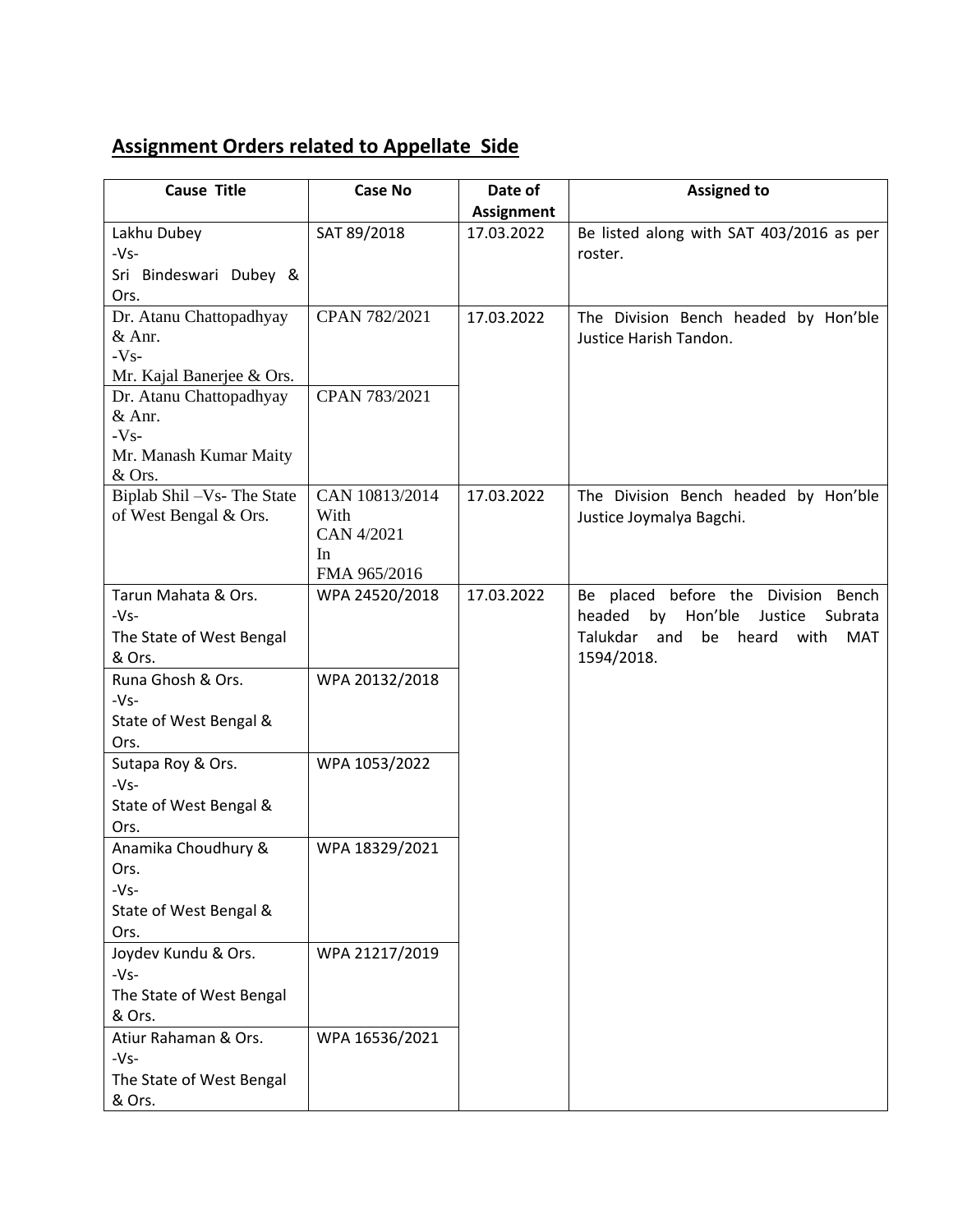| Pradip Kumar Maity & Ors.                      | WPA 17749/2018 |
|------------------------------------------------|----------------|
| $-Vs-$<br>The State of West Bengal             |                |
| & Ors.                                         |                |
|                                                |                |
| Moumita Debnath & Ors.                         | WPA 21751/2019 |
| -Vs- State of West Bengal<br>& Ors.            |                |
| Lutfar Rahaman & Ors. -                        | WPA 24556/2018 |
| Vs- State of West Bengal                       |                |
| & Ors                                          |                |
| Labanyamoy Ghosh-Vs-<br>State of West Bengal & | WPA 25502/2018 |
| Ors.                                           |                |
| Sahida Banu-Vs- State of                       | WPA 23016/2018 |
| West Bengal & Ors.                             |                |
| Sudip Kumar Ghosh & Ors                        | WPA 24499/2018 |
| -Vs- State of West Bengal<br>& Ors.            |                |
| Sourav Roy - Vs- State of                      | WPA 10909/2018 |
| West Bengal & Ors.                             |                |
| Sahajan Ali & Ors. - Vs-                       | WPA 22274/2018 |
| State of West Bengal &<br>Ors.                 |                |
| Md. Akid Javed & Ors. -                        | WPA 22507/2018 |
| Vs- State of West Bengal                       |                |
| & Ors.                                         |                |
| Sabina Khatun & Ors. -                         | WPA 24496/2018 |
| Vs- State of West Bengal<br>& Ors.             |                |
| Tathagata Nandy & Ors. -                       | WPA 23013/2018 |
| Vs- State of West Bengal                       |                |
| & Ors.                                         |                |
| Muneshwar Choudhury &                          | WPA 24523/2018 |
| Ors. - Vs- State of West                       |                |
| Bengal & Ors.<br>Khokan Das & Ors. - Vs-       | WPA 1353/2020  |
| State of West Bengal &                         |                |
| Ors.                                           |                |
| Ramiz Ahmed & Ors. -                           | WPA 24522/2018 |
| Vs- State of West Bengal<br>& Ors.             |                |
| Sonali Sadhak - Vs- The                        | WPA 25180/2018 |
| State of West Bengal &                         |                |
| Ors.                                           |                |
| Tajuddin Ahmed & Anr. -                        | WPA 22848/2018 |
| Vs- State of West Bengal                       |                |
| $&$ Ors.)                                      |                |
|                                                |                |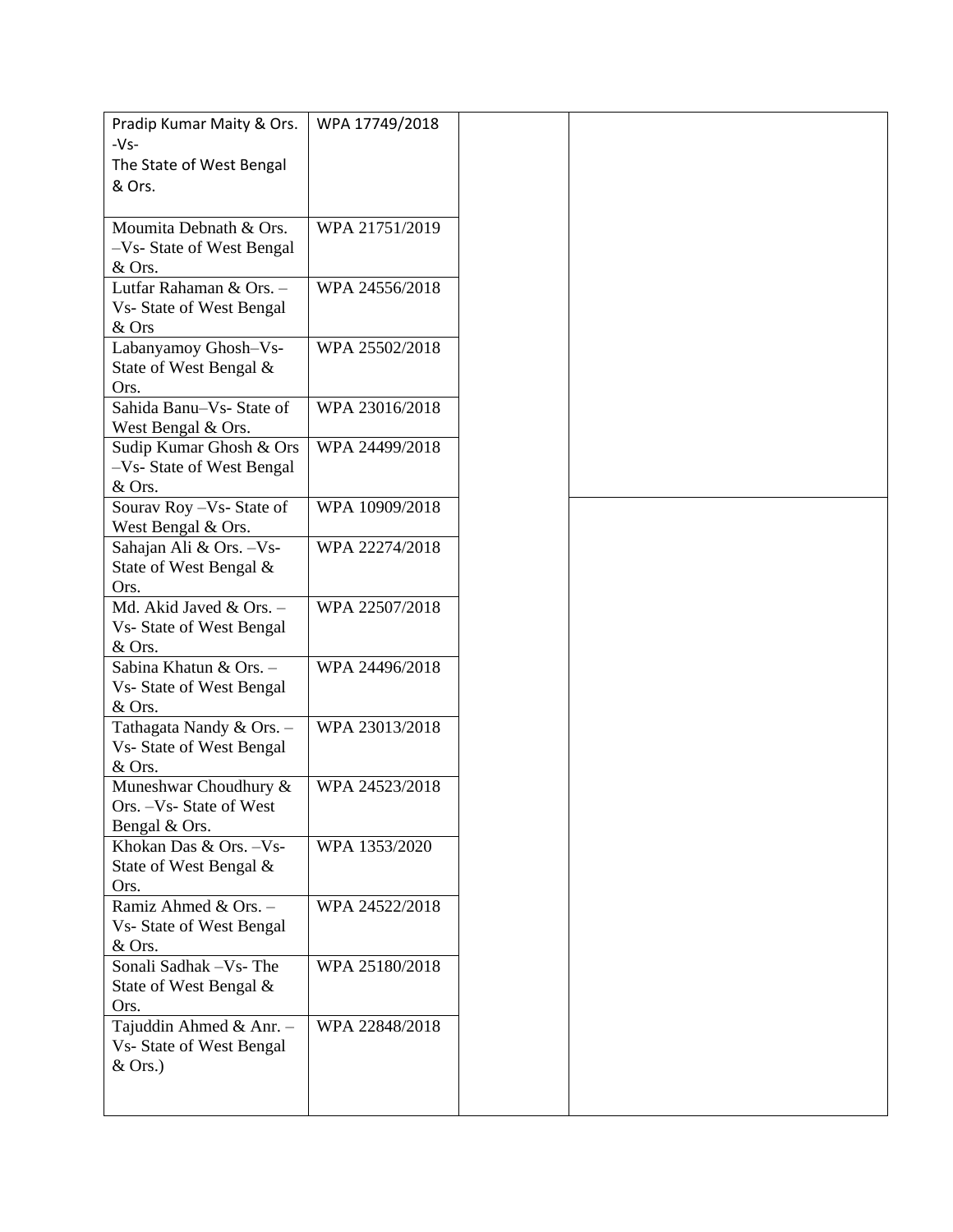| Tapas Rakshit & Ors. - Vs-                        | WPA 16598/2019             |            |                                           |
|---------------------------------------------------|----------------------------|------------|-------------------------------------------|
| State of West Bengal &                            |                            |            |                                           |
| Ors.                                              |                            |            |                                           |
| Sujata Khan & Ors. - Vs-                          | WPA 18370/2019             |            |                                           |
| State of West Bengal &                            |                            |            |                                           |
| Ors.                                              |                            |            |                                           |
|                                                   | WPA 20219/2019             |            |                                           |
| Dipak Mondal & Ors. -<br>Vs- State of West Bengal |                            |            |                                           |
| & Ors.                                            |                            |            |                                           |
| Jiban Biswas                                      | CRM 8463/2020              | 17.03.2022 | The Division Bench headed by Hon'ble      |
| $-Vs-$                                            |                            |            | Justice Debangsu Basak.                   |
| <b>State of West Bengal</b>                       |                            |            |                                           |
| Shadab Siddiqui                                   | CRA 268/2018               | 17.03.2022 | The Division Bench headed by Hon'ble      |
| $-Vs-$                                            | Including all              |            | Justice Debangsu Basak.                   |
| The State of West Bengal                          | connected                  |            |                                           |
| With                                              | applications               |            |                                           |
| Khalid Khan                                       | With                       |            |                                           |
| $-Vs-$                                            | CRA 341/2018               |            |                                           |
| The State of West Bengal                          | Including all              |            |                                           |
| With                                              | connected                  |            |                                           |
| Kamran Akhtar                                     | applications               |            |                                           |
| $-Vs-$                                            | With                       |            |                                           |
| The State of West Bengal                          | CRA 331 of 2018            |            |                                           |
|                                                   | Including all<br>connected |            |                                           |
|                                                   | applications.              |            |                                           |
| Fira Mondal @ Kamrul                              | CRM 8866/2021              | 17.03.2022 | The Division Bench headed by Hon'ble      |
| Mondal                                            |                            |            | Justice Debangsu Basak.                   |
| $-Vs-$                                            |                            |            |                                           |
| The State of West Bengal                          |                            |            |                                           |
| Kanishk Sinha                                     | WPA 1963/2022              | 17.03.2022 | Hon'ble Justice Sabyasachi Bhattacharyya. |
| $-Vs-$                                            |                            |            |                                           |
| Union of India & Anr.                             |                            |            |                                           |
| Dr. Atanu Chattopadhyay                           | WPA 9988/2021              | 17.03.2022 | Hon'ble Justice Ravi Krishan Kapur.       |
| & Ors.                                            | With                       |            |                                           |
| $-Vs-$                                            | connected                  |            |                                           |
| The State of West Bengal                          | applications               |            |                                           |
| & Ors.                                            |                            |            |                                           |
| Dr. Atanu Chattopadhyay<br>& Ors.                 | WPA 3897/2019<br>With      |            |                                           |
| $-Vs-$                                            | connected                  |            |                                           |
| The State of West Bengal                          | applications               |            |                                           |
| & Ors.                                            |                            |            |                                           |
| Dr. Atanu Chattopadhyay                           | WPA 1443/2020              |            |                                           |
| & Anr.                                            | With                       |            |                                           |
| $-Vs-$                                            | connected                  |            |                                           |
| Hon'ble Justice Shivakant                         | applications               |            |                                           |
| Prasad & Ors.                                     |                            |            |                                           |
|                                                   |                            |            |                                           |